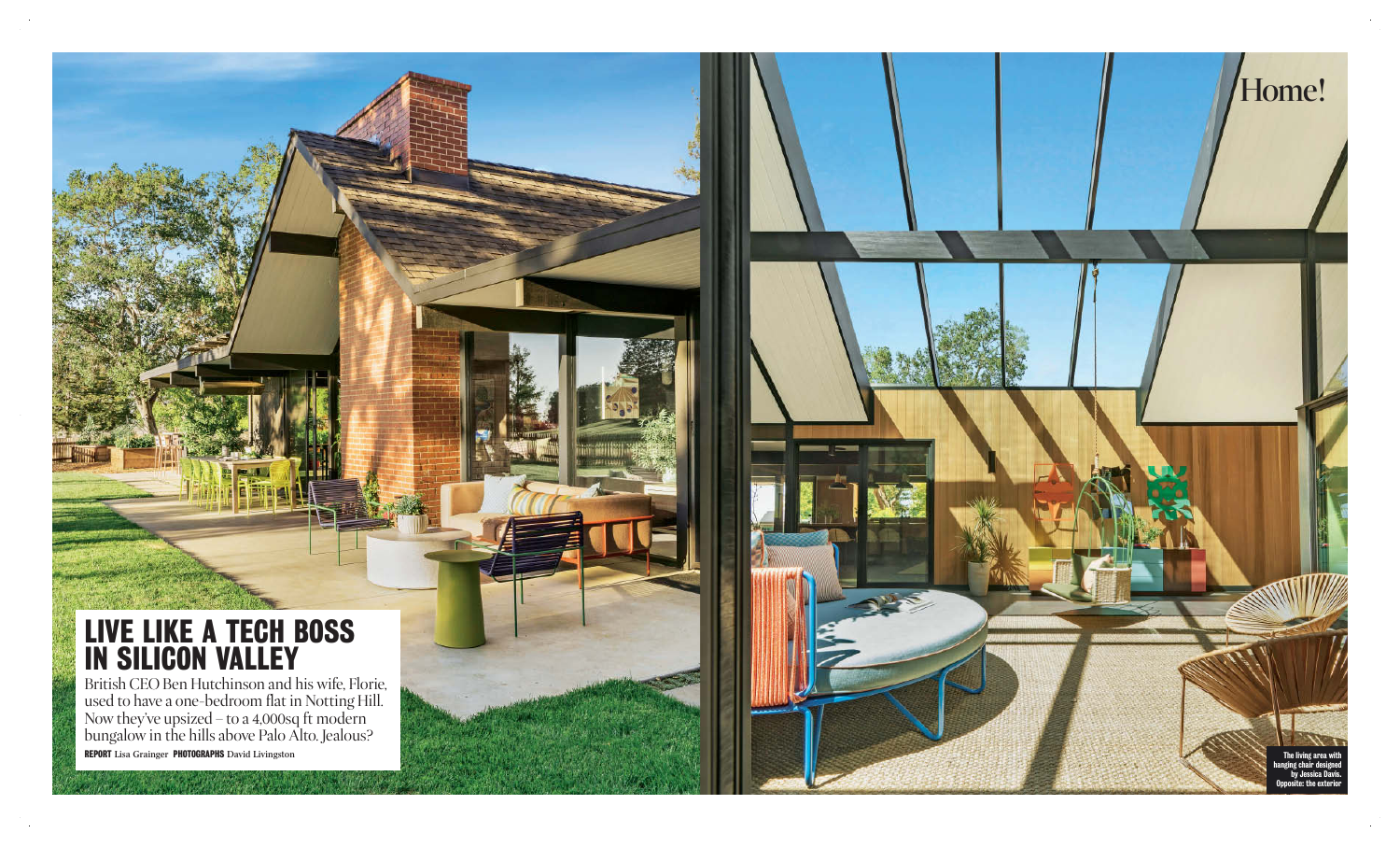lorie Hutchinson was flicking through a local paper in a Palo Alto coffee shop one Saturday morning when she spotted an ad for a house. Having already view ed 40 homes around the nearby San Francisco area, the 42-year - old was pret ty knowl edgeable about its housing s tock. This bun galow, though, seemed different.

Not only was it in the rural Palo Alto Hills; it also o verloo k ed a g olf course. It loo k ed like a mid-century modern d esign. And, havin g been built in 19 71 and not reno vat ed since, it

driveway", and the property, on two thirds of an a cre, tick ed bo x es for them both. Ben, the co-founder of t wo tech companies, Earne st and Rocketplace, want ed a retreat where he could relax after his commute from Silicon Valley. Florie, a Swiss-American, Princeton-educat ed arts publicist (who successfully campaigned for a ballet pump to be ad d ed to the red stilet to as an emoji for women's shoes, and



for a full swimsuit to be added, rather than just a polk a - dot bikini), want ed "a house with character and history, with charm and soul". And with three young daughters and a fourth on the w ay, they nee d ed a lot more space than the one -bedroom flat in Not ting Hill in which their first child was born in 2014.

**Florie and Ben Hutchinson with their children, from left,** Beatrice, 5, Anais, 8, Eloise, 10, and Ottile, 3

was ripe for some creative reconstruction. She took a quick drive to look at the locked, empty building and texted her English husband, Ben, 43, to see if he could get an appointment to view it. By the time she got  $\sum_{k=1}^{5}$  home from a meeting with friends, Ben had not only been inside, but t old the proper ty br o ker they want ed it. "For both of us, the attra ction was immediate," she says delight edly. There were deer on the road as she dr o ve there, "and beautiful sequoias in the InterIors by JessICa DavIs at atelIer DavIs

The d esigner of the house, Joseph Eichler, had built almost 11,000 similar bun galows, chara c terised by wooden w alls and a central cour t yard, bet ween 1949 and 1 9 74. When the Hutchinsons mo v ed into theirs in 2018, not much had changed in the almost half-century<br>since its last owner had commissioned Eichler to build it. The walls and ceilings were clad in re ddish-brown wood and the floors in cork. Windows were small and rooms dark.

But Florie could see the potential, and knew just the people she wanted to oversee its remodelling: Gustave Carlson, a Berkeley based architect; and the d esigner J essica D avis, who'd been in the same a cappella choir at Princeton as Florie, and had children herself. " She instinctively unders tood what



## Home!





Images: gustave Carlson DesIgn wIth